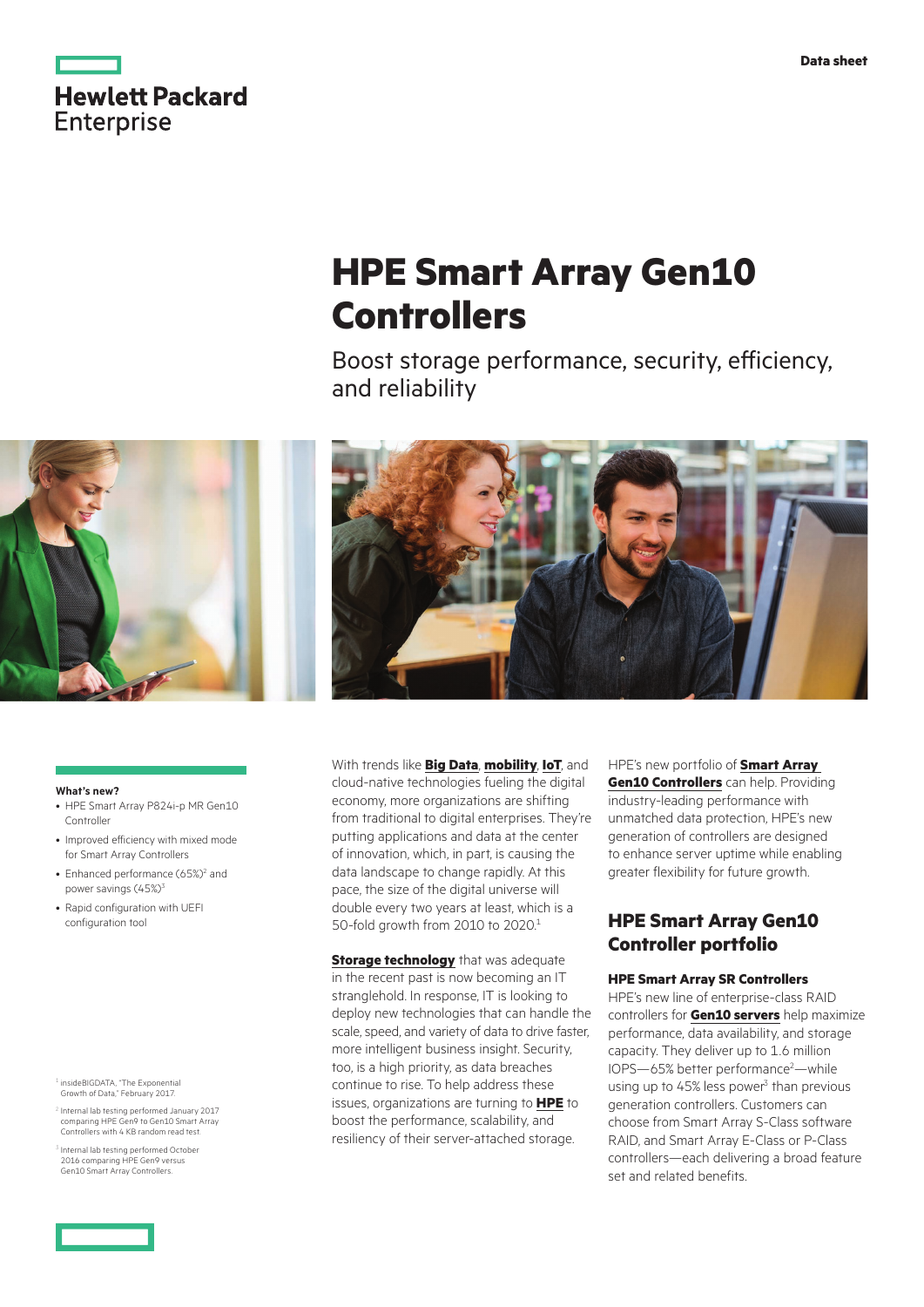#### **Encrypt at the controller level**

Protect data-at-rest on any drive attached to HPE Smart Array Gen10 Controllers with HPE Smart Array SR Secure Encryption.

- <sup>4</sup> Internal lab testing performed January 2017 comparing HPE Gen9 to Gen10 Smart Array Controllers with 4 KB random read test.
- $<sup>5</sup>$  Based on Gen9 versus Gen10 with</sup> 256 KB sequential writes.
- $6$  For example, the parity initialization for a RAID 5 volume with ten 8 TB HDDs could take several months to complete as the controller must initialize 80 TB of storage (10 drives x 8 TB) with numerous pauses every time the controller (reads data from/writes data to) the drives. RPI would initialize all 10 drives at the same time while keeping the newly created volume offline to avoid any interruptions, which results in completing parity initialization in just a few hours.
- <sup>7</sup> HPE Smart Array SR Secure Encryption has provided a FIPS 140-2 Level 1 Validation on HPE Smart Array Gen10 Controllers are currently on the Validation Program FIPS 140-2 Implementation Under Test List and are expected to complete FIPS 140-2 Level 1 Validation in 2019.

Ideal for **[entry-level solutions](https://www.hpe.com/us/en/servers/entry-level.html)** that use SATA drives in basic RAID configurations. **HPE Smart Array Software RAID** delivers the efficiency needed to address evolving data storage needs. Features include RAID levels 0/1/5/10, support for 6G SATA, and access to the Unified Extensible Firmware Interface (UEFI) configuration tool. HPE Smart Array Software RAID is supported on **[HPE ProLiant](https://www.hpe.com/info/proliant)** rack and tower, **[BladeSystem](https://www.hpe.com/info/bladesystem)**, and **[Apollo servers](https://www.hpe.com/servers/apollo)**, and **[Synergy](https://www.hpe.com/info/synergy)** Compute Modules.

Cost-effective **HPE Smart Array E-Class Controllers** provide simple RAID storage and enablement for software-defined storage with enterprise-class reliability and security. They're supported on **[HPE ProLiant rack and tower](http://hpe.com/proliant)** and **[Apollo servers](http://hpe.com/apollo)**, and **[Synergy Compute](http://hpe.com/synergy)  [Modules](http://hpe.com/synergy)**. Key features include RAID on Chip (ROC) and RAID levels 0/1/5/10. You also get added flexibility with mixed-mode capabilities, security with HPE Smart Array SR Secure Encryption, and simplicity with the UEFI configuration tool.

Maximize the performance of enterprise-class **[server storage](https://www.hpe.com/us/en/servers/server-storage.html)** with **HPE Smart Array P-Class Controllers**. These controllers are supported on **[HPE ProLiant rack and](http://hpe.com/proliant)  [tower](http://hpe.com/proliant)**, **[BladeSystem](https://www.hpe.com/in/en/integrated-systems/bladesystem.html)**, and **[Apollo servers](http://hpe.com/apollo)**, and **[Synergy Compute Modules](http://hpe.com/synergy)**. Key features include ROC, support for flash-backed write cache (FBWC), and advanced RAID levels 0/1/5/6/10/50/60/1 ADM/10 ADM. These controllers operate in mixed mode, encrypt any connected drives with HPE Smart Array SR Secure Encryption, and provide simplicity with the UEFI configuration tool.

#### **New Smart Array MR Controller**

Maximize connectivity and increase performance with the new HPE Smart Array P824i-p MR Controller. It supports up to 24 internally attached SAS or SATA drives on a single controller without having to use a SAS expander card. This newest member of the Smart Array portfolio supports RAID levels 0/1/5/6/10/50/60 and enables long-term data retention with 4 GB flash-backed write cache (FBWC). This controller maximizes performance on SATA drives in high drive attach configurations. Use HPE MR Storage Administrator to monitor, maintain, and troubleshoot this controller and associated drives.

For complete product details and specifications, visit the product page on the **[HPE Smart Array Gen10 Controller](http://hpe.com/servers/smartarray)** website.

#### **Better performance, faster insight**

Drive faster data insights with a range of data acceleration technologies that boost read and write performance.

- HPE Smart Array Gen10 Controllers deliver up to 65% better performance over previous generation controllers—that's **1.6 million IOPS (4 KB random reads)**. 4
- Increase RAID 5 and RAID 6 performance by up to 25% for sequential workloads such as active archiving and video surveillance.<sup>5</sup>
- Save time and boost performance on RAID 5 or RAID 6 logical drives with Rapid Parity Initialization (RPI).<sup>6</sup>
- Enhance performance in environments where data is read repeatedly from a large number of SSDs, using HPE SSD Smart Path or HPE Smart Array MR Fast Path. They allow you to create a faster I/O path between the controller and the SSD.
- Accelerate access to frequently used data by up to 4X faster by caching hot data from HDDs onto SSDs with HPE Smart Array SR SmartCache or HPE Smart Array MR CacheCade.

### **Built-in reliability and security**

- Protect sensitive, mission-critical data and meet compliance regulations. Innovative HPE storage technology provides encryption at the controller level, as well as status alerts and health monitoring capabilities.
- Gain broad encryption coverage and comply with regulations for sensitive data, such as HIPAA and Sarbanes-Oxley with **HPE Smart Array SR Secure Encryption**—a FIPS 140-2 Level 1 validated<sup>7</sup> enterprise-class controller-based encryption solution for data-at-rest on all SAS/SATA drives.
- Preserve data integrity with **HPE SmartSSD Wear Gauge**, which alerts you to potential drive issues before a drive fails.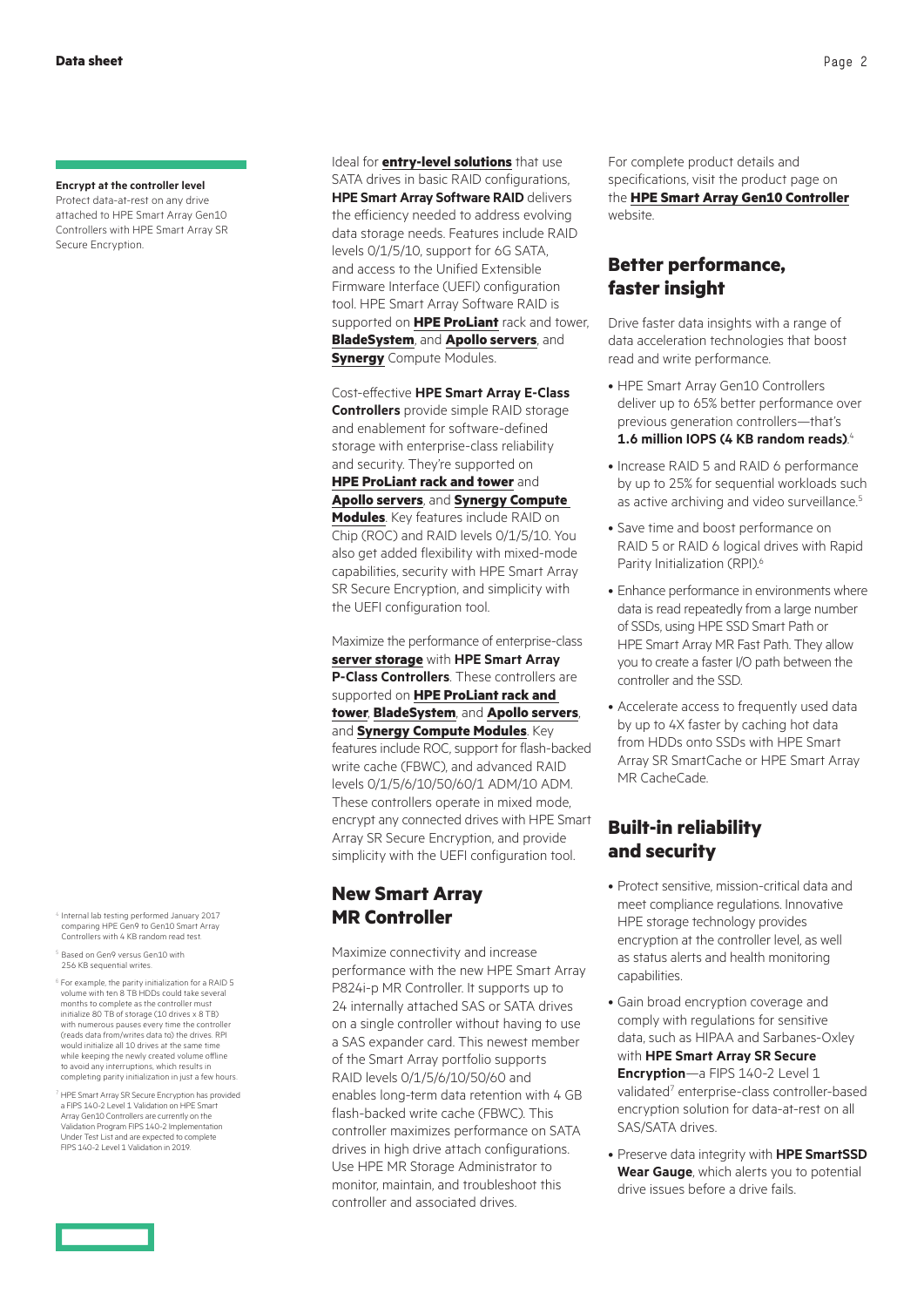HPE Smart Array Gen10 Controllers use up to 45% less power<sup>8</sup> than previous generation controllers without sacrificing performance.

- Easily monitor the health of your server and component parts online or through your mobile device with **[HPE Integrated](http://hpe.com/info/ilo)  [Lights Out \(iLO\)](http://hpe.com/info/ilo)**.
- Extend the time needed to replace a failed drive due to power loss. Integrated flash-backed write cache (FBWC) enables long-term data retention for improved data reliability.

#### **More efficient operation**

Preserve resources with HPE Smart Array Gen10 Controllers. Reduce power consumption by up to 45%,<sup>8</sup> simplify storage management, and add support services for greater efficiency and a lower total cost of ownership.

• Use both HBA and RAID mode simultaneously on one controller for added flexibility. **Mixed mode for Smart Array controllers** frees up a PCIe slot for other uses and eliminates the expense of having to purchase another controller.

- Quickly set up, configure, and manage your HPE Smart Array Gen10 Controllers with **HPE Smart Storage Administrator (SSA) or HPE MR Storage Administrator**. With a single, intuitive interface, you can create RAID volumes, manage advanced controller features, and deploy solutions for SSD caching or encryption. Includes advanced scripting and diagnostic features.
- Rapidly configure simple RAID volumes on unconfigured servers with the **UEFI configuration tool**.
- Monitor the health of your **[data center](https://www.hpe.com/services/datacenter)**, including **[HPE servers](https://www.hpe.com/servers)** and storage, with **[HPE OneView](https://www.hpe.com/info/hpeoneview)**—the most comprehensive infrastructure automation engine in the industry.
- Quickly update your storage solution with a simple click of a button. **HPE Service Pack for ProLiant (SPP)** bundles firmware and software updates into regular releases.
- Get support, when and where you need it. HPE's **global server option support**  coverage is delivered 24x7 in more than 140 countries and 30+ languages.

<sup>8</sup> Internal lab testing performed October<br>2016 comparing HPE Gen9 versus Gen10 Smart Array Controllers.

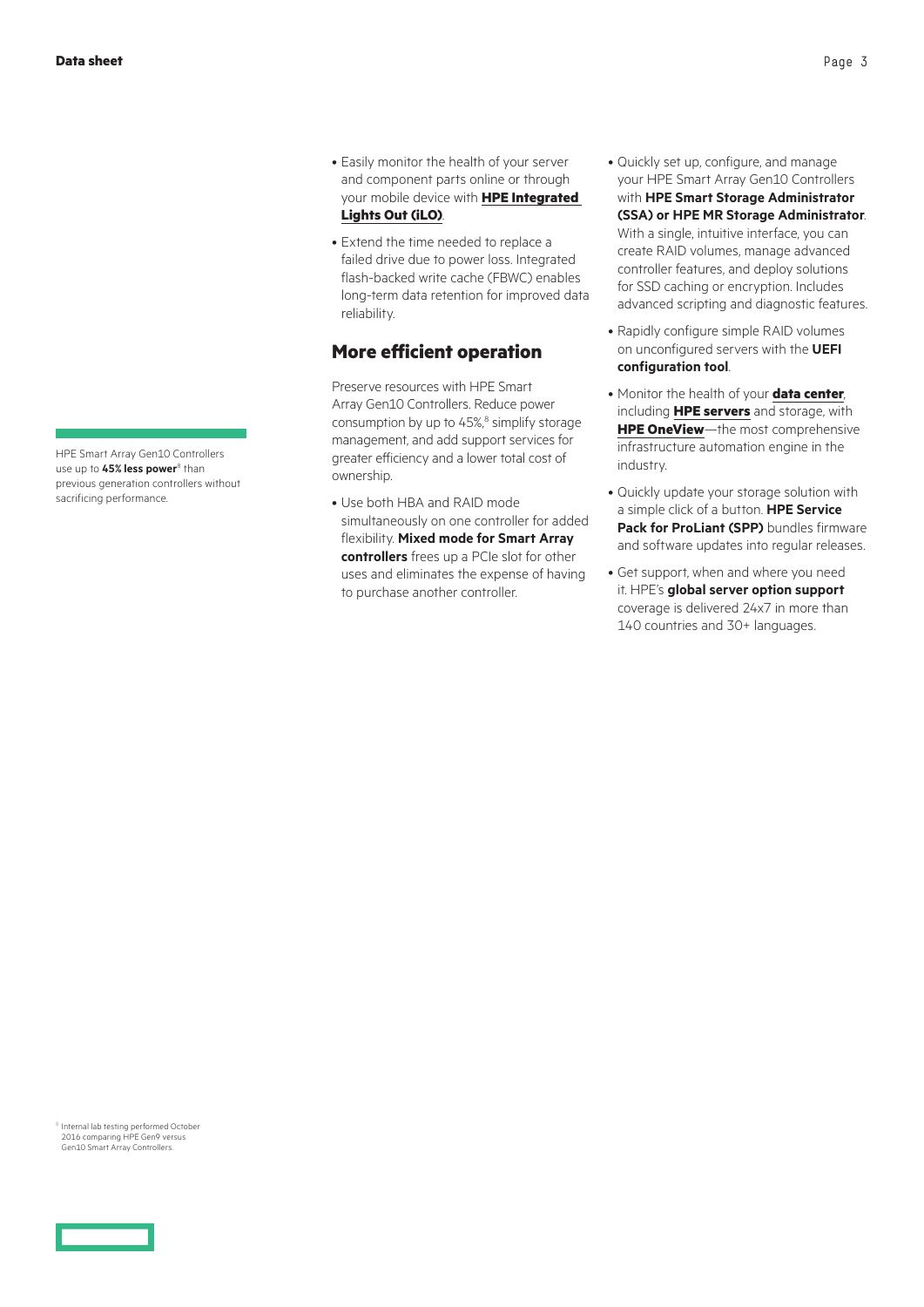|                                                                    | <b>S100i</b><br><b>Software RAID</b> | <b>E208i-a SR</b><br>(804326-B21<br>& 869079-B21) | <b>P408i-a SR</b><br>869081-B21) | <b>P816i-a SR</b><br>(804331-B21 & (804338-B21 &<br>869083-B21) | <b>E208i-pSR</b><br>(804394-B21) | <b>P408i-p SR</b><br>(830824-B21) | E208e-p SR<br>(804398-B21)      | P408e-p SR<br>(804405-B21)      | <b>P824i-p MR</b><br>(870658-B21) |
|--------------------------------------------------------------------|--------------------------------------|---------------------------------------------------|----------------------------------|-----------------------------------------------------------------|----------------------------------|-----------------------------------|---------------------------------|---------------------------------|-----------------------------------|
| Form factor: Type-A<br>modular controller                          |                                      | $\checkmark$                                      | $\checkmark$                     | $\checkmark$                                                    |                                  |                                   |                                 |                                 |                                   |
| Form factor:<br><b>Standard PCIe</b><br>plug-in controller         |                                      |                                                   |                                  |                                                                 | ✓                                | $\checkmark$                      | $\checkmark$                    | $\checkmark$                    | $\checkmark$                      |
| <b>Internal lanes</b>                                              | 14                                   | 8                                                 | 8                                | 16                                                              | 8                                | 8                                 |                                 |                                 | 24                                |
| <b>External lanes</b>                                              |                                      |                                                   |                                  |                                                                 |                                  |                                   | $\,8\,$                         | 8                               |                                   |
| <b>Ports/Connectors</b>                                            |                                      | $\overline{2}$<br>(mini-SAS)                      | $\overline{2}$<br>(mini-SAS)     | 4<br>(mini-SAS)                                                 | $\overline{2}$<br>(mini-SAS)     | $\overline{2}$<br>(mini-SAS)      | $\overline{2}$<br>(mini-SAS HD) | $\overline{2}$<br>(mini-SAS HD) | 6<br>(mini-SAS HD)                |
| Cache size (FBWC)                                                  |                                      |                                                   | 2 GB                             | 4 GB                                                            |                                  | 2 GB                              |                                 | 4 GB                            | 4 GB                              |
| Storage protocol:<br>12G SAS                                       |                                      | $\checkmark$                                      | $\checkmark$                     | $\checkmark$                                                    | $\checkmark$                     | $\checkmark$                      | $\checkmark$                    | ✓                               | $\checkmark$                      |
| Storage protocol:<br>6G SATA                                       | $\checkmark$                         | $\checkmark$                                      | $\checkmark$                     | $\checkmark$                                                    | $\checkmark$                     | $\checkmark$                      | $\checkmark$                    | ✓                               | $\checkmark$                      |
| I/O slot:<br>PCI Express 3.0                                       | x4 link                              | x8 link                                           | x8 link                          | x8 link                                                         | x8 link                          | x8 link                           | x8 link                         | x8 link                         | x8 link                           |
| <b>Maximum physical</b><br>drives (up to)                          | 14                                   | 240                                               | 240                              | 240                                                             | 240                              | 240                               | 240                             | 240                             | 240                               |
| <b>Maximum logical</b><br>drives                                   |                                      | 64                                                | 64                               | 64                                                              | 64                               | 64                                | 64                              | 64                              | 64                                |
| RAID: 0/1/5/10                                                     | $\checkmark$                         | $\checkmark$                                      |                                  |                                                                 | ✓                                |                                   | $\checkmark$                    |                                 |                                   |
| <b>RAID:</b><br>0/1/5/6/10/50/<br>60/1 ADM/10 ADM                  |                                      |                                                   | $\checkmark$                     | $\checkmark$                                                    |                                  | $\checkmark$                      |                                 | ✓                               | $\checkmark$                      |
| Mixed mode<br>(HBA & RAID)                                         |                                      | $\checkmark$                                      | $\checkmark$                     | $\checkmark$                                                    | $\checkmark$                     | $\checkmark$                      | $\checkmark$                    | $\checkmark$                    | $\checkmark$                      |
| <b>Boot mode: UEFI</b>                                             | $\checkmark$                         | $\checkmark$                                      | $\checkmark$                     | $\checkmark$                                                    | $\checkmark$                     | $\checkmark$                      | $\checkmark$                    | ✓                               | $\checkmark$                      |
| <b>Boot mode: Legacy</b>                                           |                                      | $\checkmark$                                      | $\checkmark$                     | ✓                                                               | $\checkmark$                     | $\checkmark$                      | $\checkmark$                    | $\checkmark$                    | $\checkmark$                      |
| <b>SSD Accelerator</b>                                             |                                      | Smart Path                                        | Smart Path                       | Smart Path                                                      | Smart Path                       | Smart Path                        | Smart Path                      | Smart Path                      | Fast Path                         |
| <b>HPE Smart Array SR</b><br><b>Secure Encryption</b><br>(license) |                                      | Optional                                          | Optional                         | Optional                                                        | Optional                         | Optional                          | Optional                        | Optional                        | N/A                               |
| <b>SSD Caching</b>                                                 |                                      |                                                   | Optional<br>(SmartCache)         | Enabled<br>(SmartCache)                                         |                                  | Optional<br>(SmartCache)          |                                 | Optional<br>(SmartCache)        | Enabled<br>(CacheCade)            |
| FIPS 140-2 Level 1<br>Validation**                                 |                                      |                                                   | $\checkmark$                     | $\checkmark$                                                    |                                  | $\checkmark$                      |                                 | ✓                               |                                   |
| OS: Microsoft <sup>®</sup><br>Windows <sup>®</sup>                 | $\checkmark$                         | $\checkmark$                                      | $\checkmark$                     | $\checkmark$                                                    | $\checkmark$                     | $\checkmark$                      | $\checkmark$                    | ✓                               | $\checkmark$                      |
| OS: Red Hat <sup>®</sup><br>Enterprise Linux <sup>®</sup>          |                                      | $\checkmark$                                      | $\checkmark$                     | $\checkmark$                                                    | $\checkmark$                     | $\checkmark$                      | $\checkmark$                    | $\checkmark$                    | $\checkmark$                      |
| <b>OS: SUSE Linux</b><br><b>Enterprise</b>                         |                                      | $\checkmark$                                      | $\checkmark$                     | $\checkmark$                                                    | $\checkmark$                     | $\checkmark$                      | $\checkmark$                    | $\checkmark$                    | $\checkmark$                      |
| <b>OS: VMware</b><br>vSphere®                                      |                                      | $\checkmark$                                      | $\checkmark$                     | $\checkmark$                                                    | $\checkmark$                     | $\checkmark$                      | $\checkmark$                    | $\checkmark$                    | $\checkmark$                      |
| <b>HPE OneView</b>                                                 |                                      | $\checkmark$                                      | $\checkmark$                     | $\checkmark$                                                    | $\checkmark$                     | $\checkmark$                      | $\checkmark$                    | ✓                               |                                   |

# **HPE Smart Storage Controllers on HPE ProLiant and Apollo Gen10 servers**

\* P824i-p does not support 1 ADM or 10 ADM

\*\* Currently on the Validation Program FIPS 140-2 Implementation Under Test List. Expected completion of FIPS 140-2 Level 1 Validation is in 2019.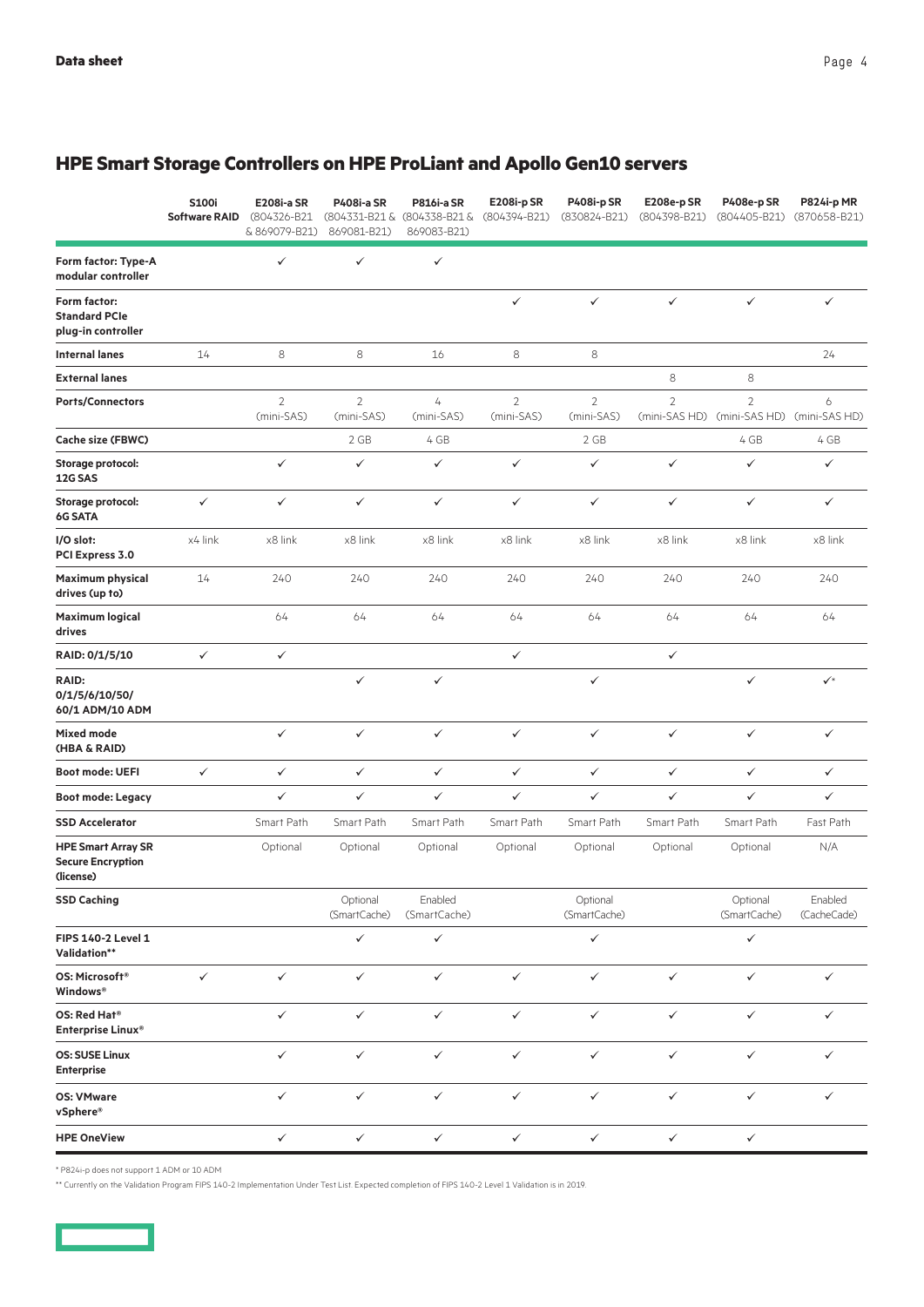# **HPE Smart Storage Controllers on HPE ProLiant BladeSystem Gen10**

|                                                          | <b>S100i Software RAID</b> | P204i-b (804367-B21) | P408e-m (804381-B21)     |
|----------------------------------------------------------|----------------------------|----------------------|--------------------------|
| Form factor: Type-B modular controller                   |                            | $\checkmark$         |                          |
| Form factor: Mezzanine PCIe controller                   |                            |                      | ✓                        |
| <b>Internal lanes</b>                                    | 14                         | 4                    |                          |
| <b>External lanes</b>                                    |                            |                      | 8                        |
| Cache size (FBWC)                                        |                            | 1 GB                 | 2 GB                     |
| Storage protocol: 12G SAS                                |                            | $\checkmark$         | $\checkmark$             |
| Storage protocol: 6G SATA                                | $\checkmark$               | $\checkmark$         | $\checkmark$             |
| I/O slot: PCI Express 3.0                                | x4 link                    | x8 link              | x8 link                  |
| Maximum physical drives (up to)                          | 14                         | 240                  | 240                      |
| <b>Maximum logical drives</b>                            |                            | 64                   | 64                       |
| RAID: 0/1/5/10                                           | $\checkmark$               |                      |                          |
| RAID: 0/1/5/6/10/50/60/1 ADM/10 ADM                      |                            | $\checkmark$         | ✓                        |
| Mixed mode (HBA & RAID)                                  |                            | $\checkmark$         | ✓                        |
| <b>Boot mode: UEFI</b>                                   | $\checkmark$               | $\checkmark$         | ✓                        |
| <b>Boot mode: Legacy</b>                                 |                            | $\checkmark$         | $\checkmark$             |
| <b>SSD Accelerator</b>                                   |                            | Smart Path           | Smart Path               |
| <b>HPE Smart Array SR Secure Encryption</b><br>(license) |                            | Optional             | Optional                 |
| <b>SSD Caching</b>                                       |                            |                      | Optional<br>(SmartCache) |
| FIPS 140-2 Level 1 Validation**                          |                            | $\checkmark$         | $\checkmark$             |
| <b>OS: Microsoft Windows</b>                             | $\checkmark$               | $\checkmark$         | $\checkmark$             |
| <b>OS: Red Hat Enterprise Linux</b>                      |                            | $\checkmark$         | $\checkmark$             |
| <b>OS: SUSE Linux Enterprise</b>                         |                            | $\checkmark$         | $\checkmark$             |
| <b>OS: VMware vSphere</b>                                |                            | $\checkmark$         | $\checkmark$             |
| <b>HPE OneView</b>                                       |                            | ✓                    | ✓                        |

\*\* Currently on the Validation Program FIPS 140-2 Implementation Under Test List. Expected completion of FIPS 140-2 Level 1 Validation is in 2019.

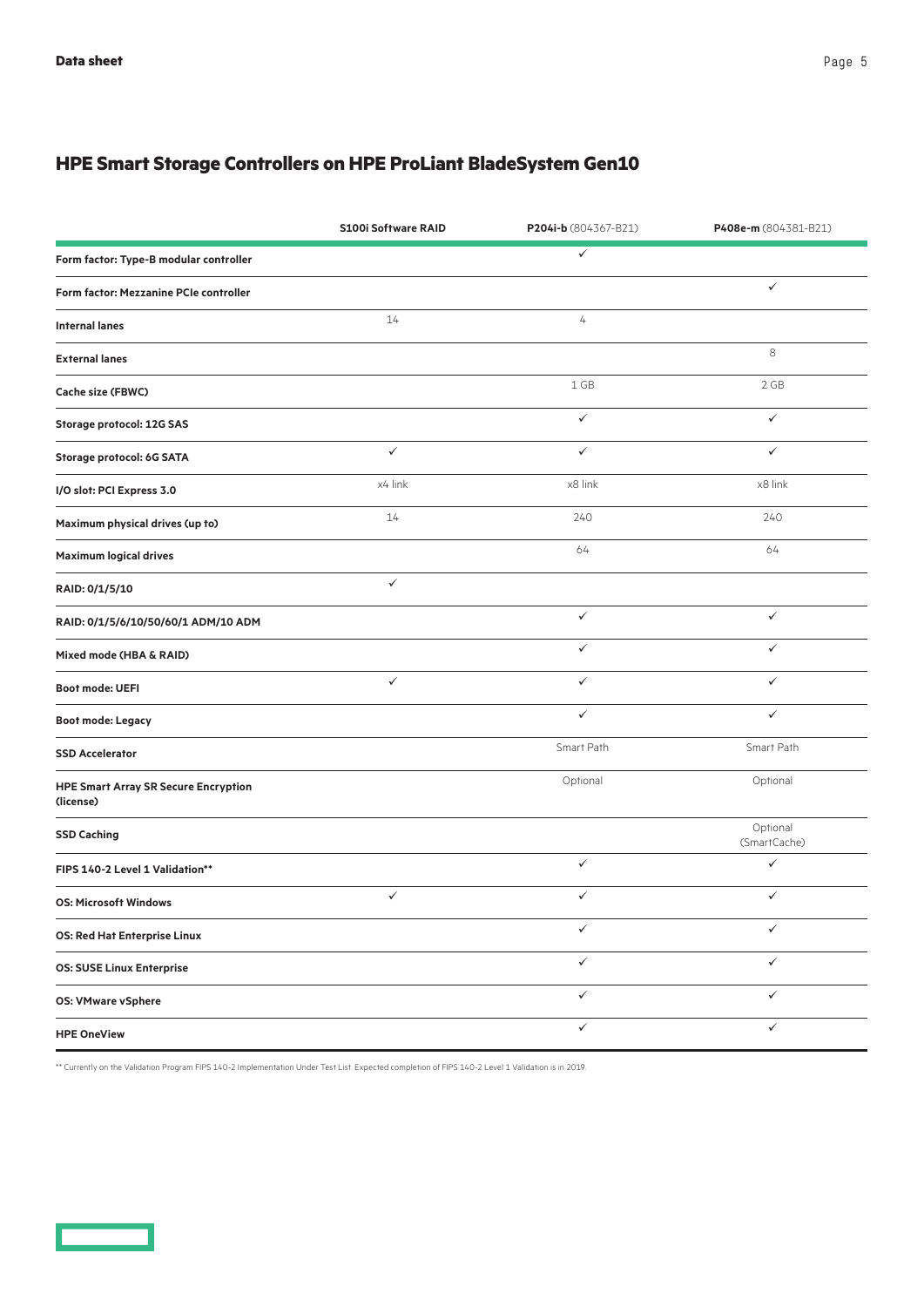# **HPE Smart Storage Controllers on HPE Synergy Compute Models Gen10**

|                                                          |              |              |              |              | S100i Software RAID E208i-c (823852-B21) P204i-c (804424-B21) P408i-c (823856-B21) P416ie-m (804428-B21) |
|----------------------------------------------------------|--------------|--------------|--------------|--------------|----------------------------------------------------------------------------------------------------------|
| Form factor: Type-C modular controller                   |              | $\checkmark$ | $\checkmark$ | $\checkmark$ |                                                                                                          |
| Form factor: Mezzanine PCIe controller                   |              |              |              |              | $\checkmark$                                                                                             |
| <b>Internal lanes</b>                                    | 14           | 8            | 4            | 8            | $\,8\,$                                                                                                  |
| <b>External lanes</b>                                    |              |              |              |              | $\,8\,$                                                                                                  |
| Cache size (FBWC)                                        |              |              | 1 GB         | 2 GB         | 2 GB                                                                                                     |
| <b>Storage protocol: 12G SAS</b>                         |              | $\checkmark$ | $\checkmark$ | ✓            | $\checkmark$                                                                                             |
| Storage protocol: 6G SATA                                | $\checkmark$ | $\checkmark$ | $\checkmark$ | $\checkmark$ | $\checkmark$                                                                                             |
| I/O slot: PCI Express 3.0                                | x4 link      | x8 link      | x8 link      | x8 link      | x8 link                                                                                                  |
| Maximum physical drives (up to)                          | 14           | 240          | 240          | 240          | 240                                                                                                      |
| <b>Maximum logical drives</b>                            |              | 64           | 64           | 64           | 64                                                                                                       |
| RAID: 0/1/5/10                                           | $\checkmark$ | $\checkmark$ |              |              |                                                                                                          |
| RAID: 0/1/5/6/10/50/60/1 ADM/10 ADM                      |              |              | $\checkmark$ | $\checkmark$ | $\checkmark$                                                                                             |
| Mixed mode (HBA & RAID)                                  |              | $\checkmark$ | $\checkmark$ | $\checkmark$ | $\checkmark$                                                                                             |
| <b>Boot mode: UEFI</b>                                   | $\checkmark$ | $\checkmark$ | $\checkmark$ | ✓            | $\checkmark$                                                                                             |
| <b>Boot mode: Legacy</b>                                 |              | $\checkmark$ | $\checkmark$ | ✓            | $\checkmark$                                                                                             |
| <b>SSD Accelerator</b>                                   |              | Smart Path   | $\checkmark$ | ✓            | $\checkmark$                                                                                             |
| <b>HPE Smart Array SR Secure Encryption</b><br>(license) |              | Optional     | Optional     | Optional     | Optional                                                                                                 |
| <b>SSD Caching</b>                                       |              |              |              |              | Optional<br>(SmartCache)                                                                                 |
| FIPS 140-2 Level 1 Validation**                          |              | $\checkmark$ | $\checkmark$ |              | ✓                                                                                                        |
| <b>OS: Microsoft Windows</b>                             | $\checkmark$ | $\checkmark$ | $\checkmark$ | ✓            | ✓                                                                                                        |
| <b>OS: Red Hat Enterprise Linux</b>                      |              | $\checkmark$ | $\checkmark$ | $\checkmark$ | $\checkmark$                                                                                             |
| <b>OS: SUSE Linux Enterprise</b>                         |              | $\checkmark$ | $\checkmark$ | $\checkmark$ | $\checkmark$                                                                                             |
| <b>OS: VMware vSphere</b>                                |              | $\checkmark$ | $\checkmark$ | $\checkmark$ | $\checkmark$                                                                                             |
| <b>HPE OneView</b>                                       |              | $\checkmark$ | $\checkmark$ | ✓            | $\checkmark$                                                                                             |

\*\* Currently on the Validation Program FIPS 140-2 Implementation Under Test List. Expected completion of FIPS 140-2 Level 1 Validation is in 2019.